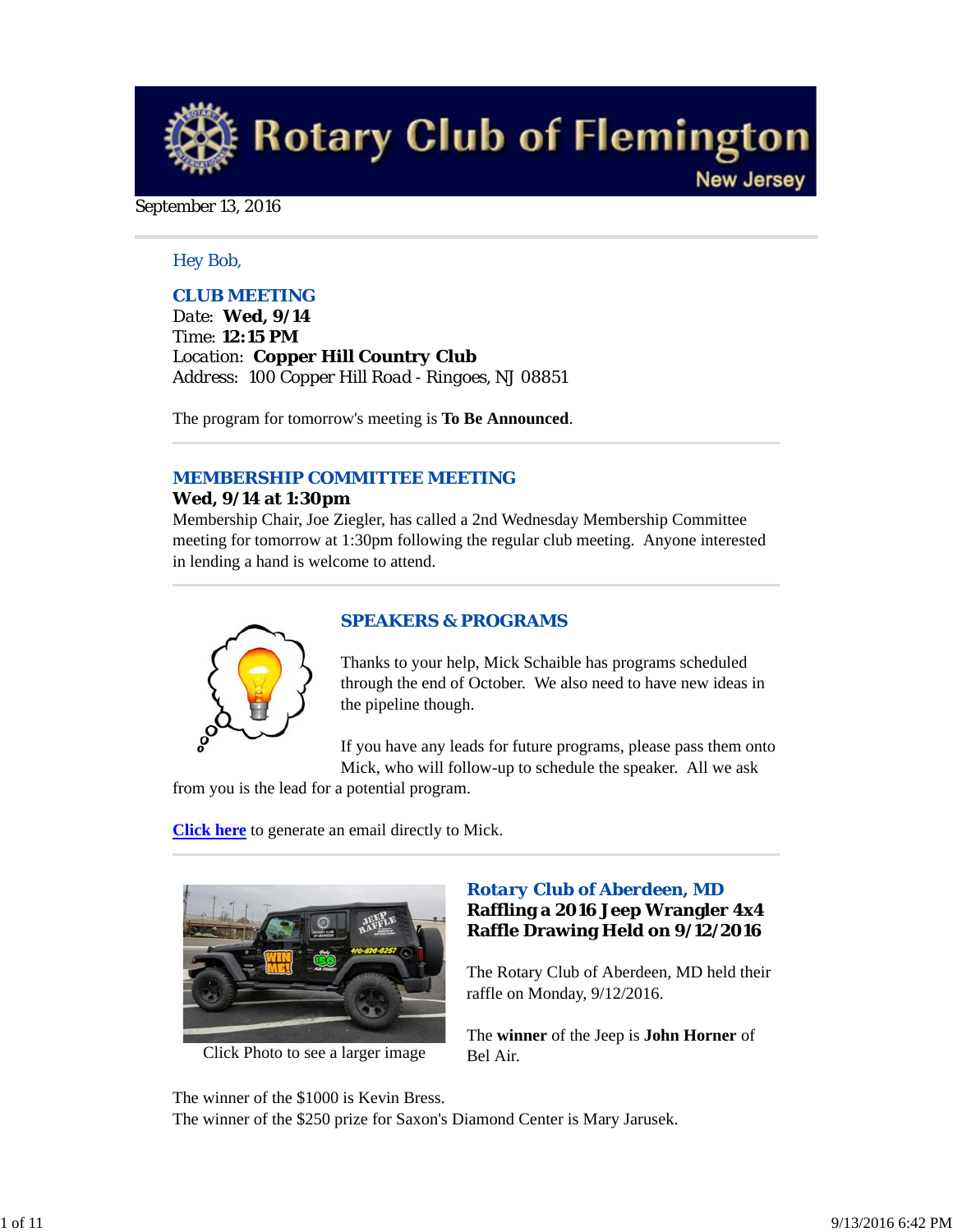Aberdeen Rotary would like to congratulate all of the winners and give a BIG thank you to everyone who bought tickets to support the project.



**42nd Annual PANCAKE DAY plus COSTUME CONTEST**  *and Halloween High School* Date: **Sat, October 29, 2016** Time: **7am** to **12noon** Hunterdon Central Regional H.S. 29 Junction Road - Flemington, NJ

If you enjoy a great family event and lots of delicious pancakes, then plan to attend

Flemington Rotary's **42nd Annual Pancake Day plus Costume Contest & Halloween High School** on Saturday, October 29. Doors open at **7am** and close at **12noon**.

This annual event will take place at the Commons at Hunterdon Central Regional High School in Raritan Township. The Commons is near Hunterdon Central's field house, at 29 Junction Road, in Flemington.

The Rotary Club of Flemington Helps the Local Community - Proceeds generated from Pancake Day provide scholarships for HCRHS & HC-Polytech graduating seniors.

**HALLOWEEN HIGH SCHOOL** - Fun for the Entire Family - Special activities will include an indoor Halloween High School from **9am** until **11am**, sponsored by Hunterdon Central. Family members of all ages are welcome to participate in the Halloween High School, including all of the activities. Note that a **Paid admission** to Pancake Day is required in order to participate in Halloween High School.



**COSTUME CONTEST** - A **Costume Contest** will be held during the Pancake Day event. The contest will begin at **10:30am** and is for the **Ages** of Infant to 16. **Cash Prizes** for best costumes as selected by the judges! Note that a **Paid admission** to Pancake Day is required in order to participate in the Costume Contest. The categories for the costume contest are:

- **SCARRIEST** costume.
- **SUPER HERO** costume.
- **ANIMAL** costume.
- **FUNNIEST** costume.
- **PRINCESS** costume.
- **FAMOUS PERSON** costume.

**DELICIOUS PANCAKES and more** - Rotary will have delicious Buttermilk Pancakes for all ages to enjoy from **7am** to **12noon**! And, in addition to the flapjacks, sausage, juice, coffee & tea, there will also be a bake sale. The bake sale will offer a broad selection of cookies, cakes, pies and pastries prepared by Rotary members and their families.

**EVENT TICKETS** - Pancake Day tickets are available in advance from Rotary Club of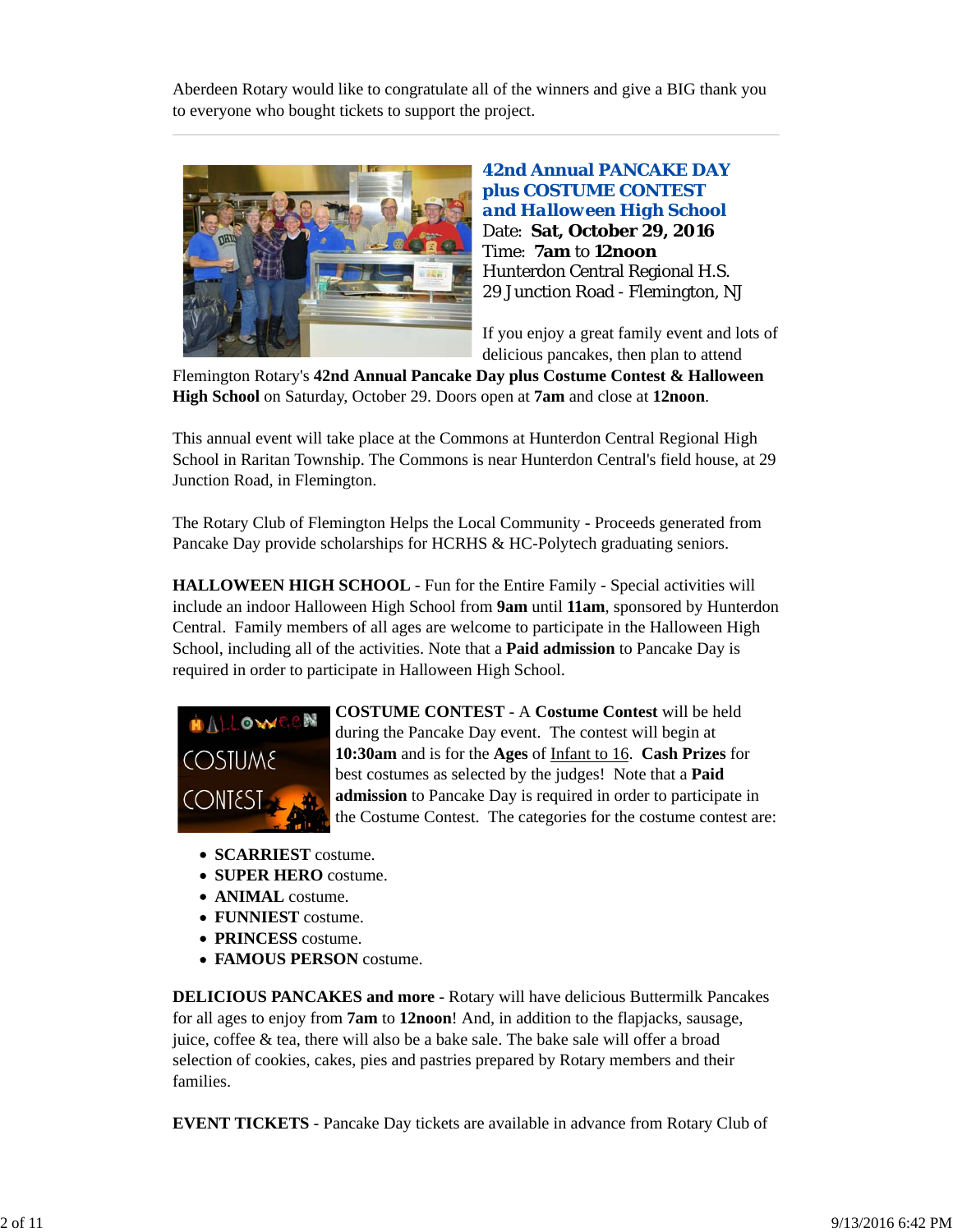Flemington members, or at the door. Enjoy as much as you can eat  $\&$  drink! This includes pancakes, sausages, butter, syrup, coffee, tea, juice and milk. Cost is only \$8.00 for adults; \$5.00 for children ages 5 - 11; Children under 5 are free. Ticket cost includes admission to the Costume Contest, any special exhibits & Halloween High School.

**OPTIONAL FOOD PANTRY DONATIONS** - We will gladly accept non-perishable food donations, which will be distributed to the local food pantries. The Rotary Club of Flemington would like to thank the generosity of the many local community businesses who help make the event possible.

For more info, goto www.FlemingtonRotaryNJ.org or contact Event Chair, Lynn Hyman at 908-304-4199 or by email at lynnjim5@verizon.net



**Hunterdon Healthcare** Your full circle of care. www.hunterdonhealthcare.org

Thanks to the **Hunterdon Healthcare System** for being our **Primary Event Sponsor**!



# *The BAKE SALE at Pancake Day* **Saturday, October 29, 2016**

Terry Martin wanted to let you know that the **BAKE SALE** will take place during our Annual Pancake Day event from 7am to 12noon on Sat, October 29 at the HCRHS Commons.

All Rotarians are requested to bring a baked item to

the event. Or if you prefer, you could donate \$10 instead and Terry Martin will gladly purchase items on your behalf.

Baked items can be dropped off on Friday night (10/28) between 6-7pm at the HCRHS Commons OR on Saturday Morning (10/29) by 7:00 am. If everyone made or donated something, we could make an extra \$300.00. Thanks in advance for your support!!! If you have any questions, please CLICK HERE to email Terry Martin.



# *Rotary Club of Princeton 2nd Annual WINE TASTING EVENT* **September 13, 2016 Hopewell Valley Vineyards**

46 Yard Road - Pennington, NJ \$75 per Person

**Click Here** to download a PDF of the event flyer for the Princeton Rotary Club's annual Wine Tasting event at Hopewell Valley Vineyards.

View the flyer for additional information.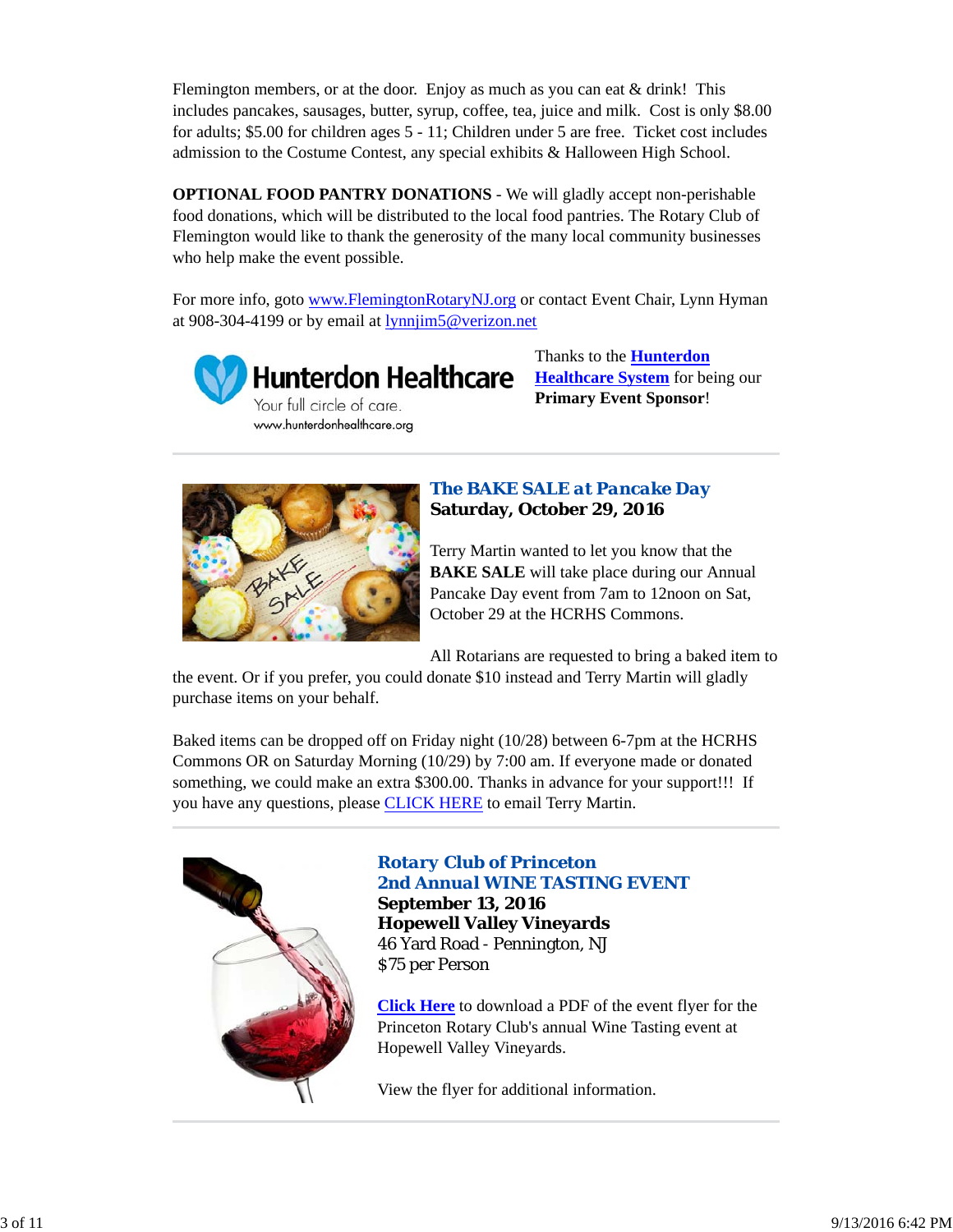## *Fanwood Scotch Plains Rotary Club Harvest Homecoming Festival at the Scotch Plains Fanwood Community Garden* **Saturday, October 1st** (11am to 3pm) 1451 Raritan Road - Scotch Plains, NJ

The Rotary Club of Fanwood-Scotch Plains and the Scotch Plains Fanwood Community Garden are hosting a Harvest Homecoming festival at the Frazee House, the site of the SPF Community Garden, 1451 Raritan Road in Scotch Plains, on Saturday October 1st, from 11:00 am to 3:00 PM.

The event will celebrate the success of the new Community Garden, and a return to the land, all of the good things that come from it. It is a salute to the pre- Revolutionary days, when the land was a flourishing farm and community gathering place, owned by Elizabeth and Gershom Frazee . The proceeds will support the non-profit organizations: the continued growth of the SPF Community Garden as well as the continued restoration of the Frazee House.

Activities will include Live Music, Pony Rides, a Petting Zoo, Food Trucks, Face Painting, children's crafts, Square Dancing, and Art from local artists will be available for display and sale, ...and much, much more! A representative from the SPF Community Garden will be present to answer questions about the garden and there will be a farm to table demonstration.

We invite Rotary club members to attend and bring the entire family. Enjoy the entertainment, food, and learn about the Frazee property and the Community Garden.

Admission is free and all are welcome!

For more information please contact Cathy Harris at kulayan\_design@verizon.net

Thank you in advance for your support!

Carmela Resnick President, Fanwood-Scotch Plains Rotary



# *35th Annual Rotary District 7510 VOCATIONAL ASSEMBLY*

**Wed, October 5, 2016** Pines Manor - Edison, NJ

The annual Vocation Assembly will be held on Wednesday, October 5th at the Pines Manor in

Edison.

Our District is looking for advertisers for the event. If you are interested in placing an advertisement, **Click Here** to download a PDF of the sponsorship form. Ad prices start at \$75 for a business card. Refer to the flyer for additional information.

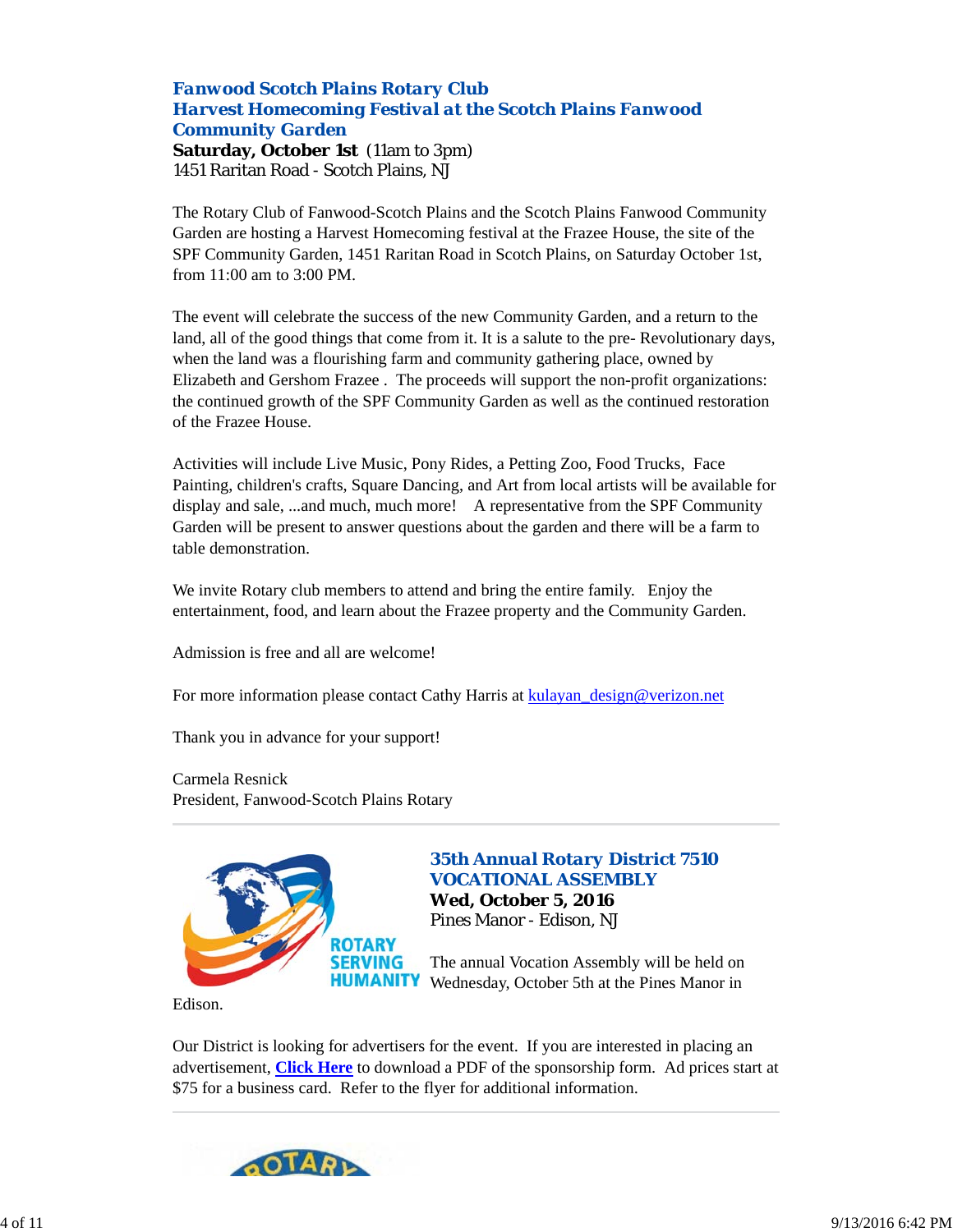

## *13th Annual HOMES of HOPE DINNER*

**Wed, October 19, 2016** (6 to 9 pm) Hotel Somerset-Bridgewater 110 Davidson Avenue - Somerset, NJ Cost: **\$60 per Person**

**Click Here** to download a flyer for the upcoming 13th Annual Homes of Hope dinner being held at the Hotel Somerset-Bridgewater. There will be a

cocktail hour (cash bar) and dinner.

Although the project is not over, this will be the final dinner. Come and celebrate the difference that has been made via the project. The village in Ecuador is an ongoing success and the children are doing well. Our friends from Ecuador will also be at this dinner.

If you are able to attend, please let President D.J. know. Click Here to generate an email to D.J.



# *Flemington Rotary Donates \$1800 to Animal Alliance* **Wed, 8/10/2016**

At their Wednesday, August 10th club meeting, the Rotary Club of Flemington presented an **\$1800** donation check to **Animal Alliance**.

The proceeds were raised by Flemington Rotary's "Bark in the Park" Dog Walk event that was held on Sunday, June 12th at the Boro

Park in Flemington.

Pictured from left to right are **Ann Trinkle**, Founder & Executive Director of Animal Alliance and **Lynn Hyman**, Past-President of Flemington Rotary. Thanks to Herb Bohler for taking the photo. Not pictured is Jim Davidson, event chair of the Dog Walk.



# *The Flemington Rotary MEMBER DIRECTORY Is Updated on the Website*

A PDF copy of the Club Directory kept on the club website, located on the password protected "**Members Only**" page. To access this, simply goto **www.FlemingtonRotaryNJ.org** and click on "Members

Only" in the upper left. The page is password protected. If you do not have the password, simply email us and request it.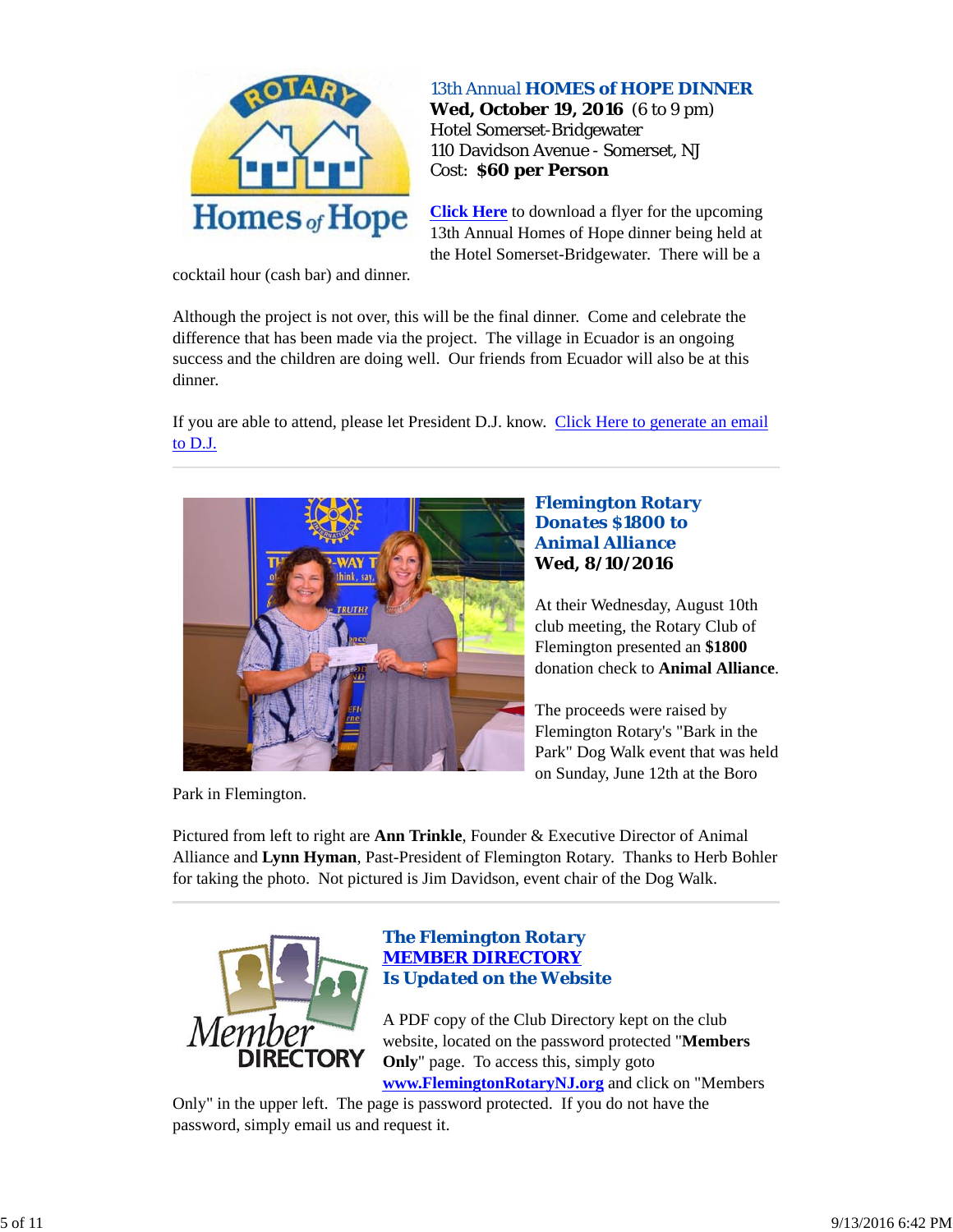If you see any updates that need to be made (a change of address, email, phone number, something is not listed correctly, etc.), please email Sandy Clark and request any changes to be made. **Click Here** to generate an email to Sandy.

# *SPEAKERS & PROGRAMS BEING SOUGHT*

Mick Schaible is looking for some ideas for upcoming meeting programs and speakers. If you have any leads, please pass them onto Mick, who will follow-up to schedule the speaker.

**Click here** to generate an email directly to Mick.



As you know, the Rotary Club of Flemington is a member of the H.C. Chamber of Commerce. This enables all Rotarians the ability to attend a Chamber function as a "member". If someone asks you what your business is, you would explain that you are a member representing the Rotary Club of Flemington. **Click Here** to visit the Chamber website for a listing of upcoming events.



# *Jersey Talk Radio - Internet Radio "THE ROTARY HOUR"* **Tuesdays** from **5pm to 6pm**

PDG Megan Jones-Holt is the host of "The Rotary Hour" on the "Jersey Talk Radio" internet radio station. She is always looking for guests to have on the show. If you are intersted, please get in touch with Megan at (908)894-4590 or **mjonesholt@gmail.com**.

**Click Here** to listen to the Internet Radio station from your PC, smart phone, mobile device, etc.

# *ROTARY DISTRICT 7510 NEWS*

**Click Here** to read the current news from our Rotary District 7510.

# *UPCOMING DATES TO NOTE:*

Wed, 9/21: Taryn Romanczak, Hunterdon County Polytech Animal Science Instructor, will give a presentation on a summer study grant to Africa where she volunteered for an animal orphanage. (screen & projector required for presentation)

Wed, 9/28: Kyung Pak, Director of KSCPP, which is a 501(c)3 non-profit organization dedicated to educating about Korea's unique history and culture. They will provide a full 30-minute program on Korean history & culture. They will also bring some homemade traditional Korean desserts for everyone to taste. They will bring their own screen &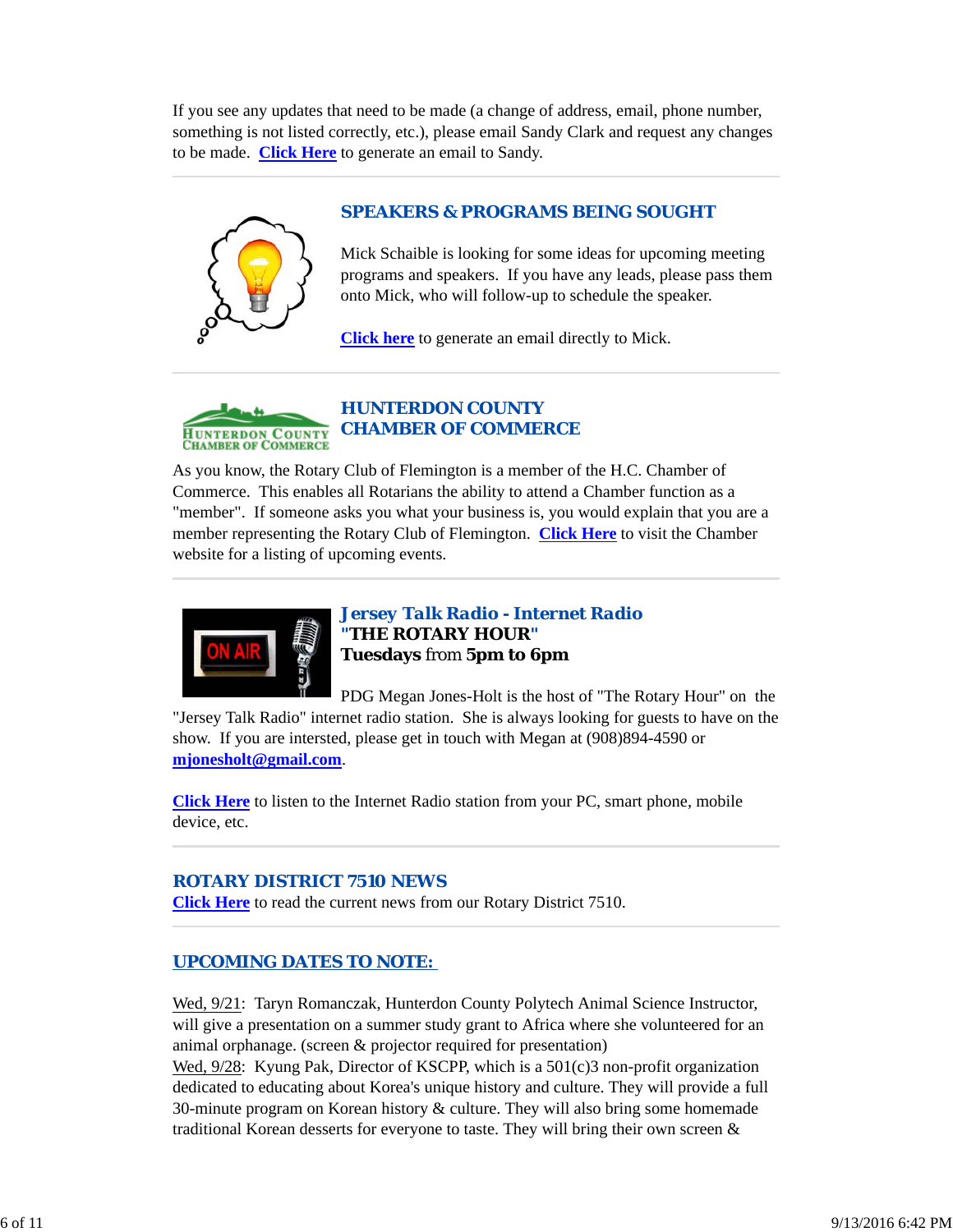projector to the presentation.

Wed, 10/05: Entrepreneur Spencer Goldman of Gearhead Creations will share some of his works of art by using upcycle industrial car parts.

Wed, 10/12: District Governor Official Visit (DG Charles Minton)

Wed, 10/19: Teresa Diaz, Hunterdon County Polytech Commercial Arts/Animation Instructor, will give a presentation on LGBTQ+ from an educators point of view. LGBTQ+ stands for lesbian, gay, bisexual, transgender, and queer (and/or questioning) individuals/identities.

Wed,  $10/26$ : Bob Newland - Foster Home in Africa (screen & projector required for presentation)

**Next RCOF Board Meeting**: Tues,  $9/27/2016$  at 5:00 PM. (Held bi-monthly). **Next Membership Meeting**: Wed,  $9/14/2016$  at 1:30 PM (Usually the 2<sup>nd</sup> Wed).

## **Upcoming RCOF Club Events, Fundraisers, Fellowship Events, Etc**.:

Sat, 10/29: **Pancake Day, Halloween High School & Costume Contest** Fri, 12/2: Main Street Flemington Christmas Tree Lighting

## **Rotary District 7510 Events & Functions:**

Wed, 10/5: NJ State Vocational Assembly Mon, 11/14: Eat, Drink & Share at 6:00pm (The Pines Manor, Route 27 & Talmadge Road - Edison, NJ) 3/2/17: President-Elect Training Seminar (PETS 1) 3/23 to 3/25/17: President-Elect Training Seminar (PETS 2) 5/5 to 5/7/17: District Conference at the Shawnee Inn 6/10 to 6/14/17: Rotary International Convention in Atlanta, Georgia

## *COMMITTEE LIST:*

**Click Here** to download the listing of all current Club Committee's and its members.

## *"MEMBERS ONLY" WEBSITE:*

#### **Click Here for the Members Only section of the website to find:**

- 1) The "Membership Proposal Form" to propose a new member.
- 2) New Member Information.
- 3) An Online Copy of the Club Membership Directory.
- 4) A Link to All Photos Albums of the Club.

#### *ROTARY WEBSITE LINKS:*

Rotary International: **www.Rotary.org** Rotary District 7510: **www.RotaryNJ.org**

# *NEARBY ROTARY CLUB MEETINGS:*

As A Rotarian, you are Welcome to attend a Rotary Club meeting anywhere in the world. Click here for the Rotary Club Locator App. Or see below for some local meetings:

Mondays

**Lambertville/New Hope** (6:30 pm) - Lambertville Station Restaurant; 11 Bridge Street,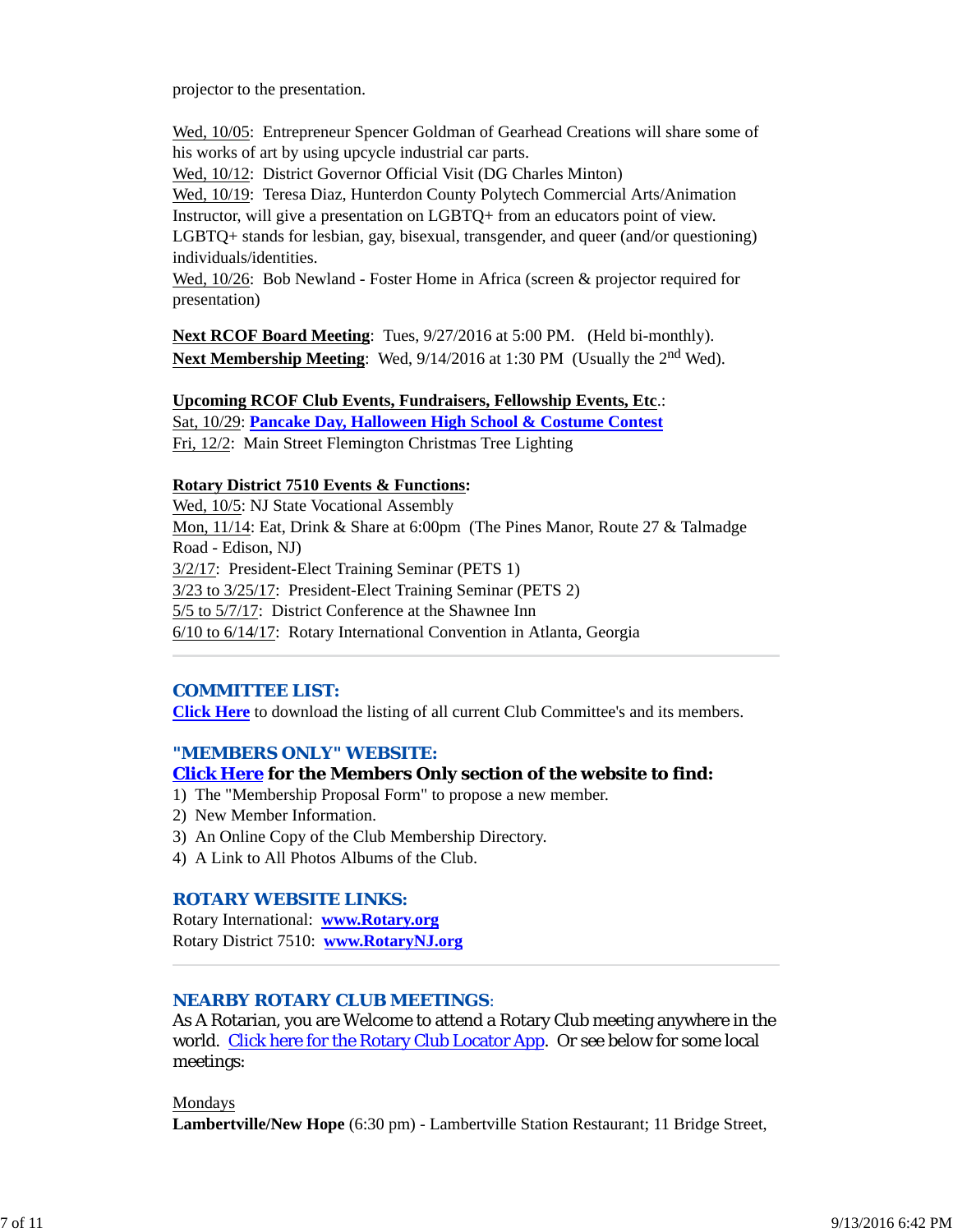Lambertville NJ 08530 **Piscataway** (12:15 pm) - Radisson Hotel; 21 Kingsbridge Road, Piscataway, NJ 08854

### Tuesdays

**Whitehouse** (12:15 pm) - Max's 22; 456 Route 22 West, Whitehouse Station, NJ 08889 **Princeton** (12:15 pm) - The Nassau Club; 6 Mercer Street, Princeton, NJ 08540 **Bridgewater-Bound Brook** (12:15 pm) - Arbor Glenn; 100 Monroe St, Bridgewater 08807

#### Wednesdays

**Branchburg Township** (7:30 am): Stoney Brook Grille; 1285 Route 28, North Branch, NJ 08876

**Flemington** (12:15pm): Copper Hill Country Club; 100 Copper Hill Road, Ringoes, NJ 08851

**Hillsborough Township** (6:15 pm): Pheasant's Landing; 311 Amwell Road (Rt. 514), Hillsborough, NJ 08844

#### Thursdays

**Clinton Sunrise** (7:30 am): Clinton Fire Department; New Street, Clinton, NJ 08809 **Somerville/Bridgewater** (12:15 pm): Bridgewater Manor; 1251 US Highway 202/206, Bridgewater, NJ 08807

**Trenton** (12:15 pm): Freddie's Tavern; 12 Railroad Avenue, West Trenton, NJ 08628

## Fridays

**North Hunterdon** (12:15 pm): Beaver Brook County Club; 25 County Club Drive, Annandale, NJ 08801

**Princeton Corridor** (12:15pm): Hyatt Regency; 102 Carnegie Center, Rt. 1 North, Princeton, NJ 08540

## eClub

**Rotary eClub of Hunterdon Horizon**: View website for meetings or online makeups.

# RI President's Call for Action in **2016-2017**: **"Rotary Serving Humanity" Rotary Club of Flemington - Our 93rd Year**

Founded October 3, 1923 \* Charter #1529 \* District 7510

| <b>Club President</b> | <b>Daniel James "D.J." Wright</b>               |  |
|-----------------------|-------------------------------------------------|--|
| President-Elect       | <b>Kim Metz</b>                                 |  |
| Secretary             | <b>Karen Widico</b>                             |  |
| Treasurer, General    | <b>Bob Newland</b>                              |  |
| Treasurer, Lunch      | Lynn Hyman                                      |  |
| <b>Board Member</b>   | <b>Mick Schaible</b> (immediate Past-President) |  |
| <b>Board Member</b>   | <b>Sandy Clark</b>                              |  |
| <b>Board Member</b>   | <b>Joe Ziegler</b>                              |  |
| Sergeant-at-Arms      | <b>Ken Skowronek</b>                            |  |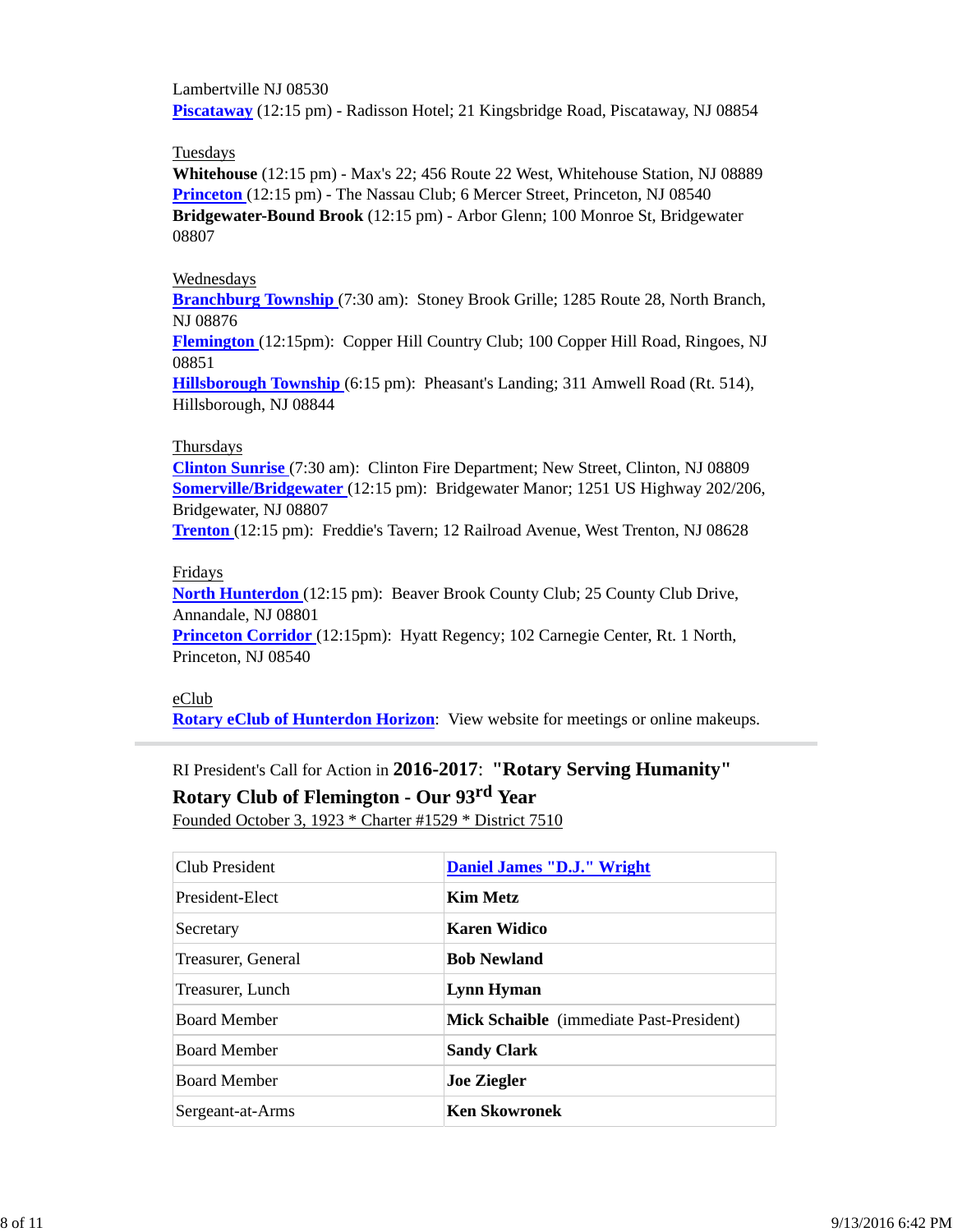| R.I. President                           | John F. Germ (Chattanooga, Tennessee, USA)   |
|------------------------------------------|----------------------------------------------|
| District Governor (DG)                   | <b>Charles Minton</b> (Union, NJ)            |
| District Governor Elect (DGE)            | <b>Bob Zeglarski</b> (Roselle-Rosselle Park) |
| District Governor Nomimee (DGN)          | <b>John Shockley</b> (Hillsborough)          |
| <b>Assistant District Governor (ADG)</b> | <b>Albert Varga</b> (Lambertville-New Hope)  |
|                                          |                                              |

Club Meetings: **Wednesday, 12:15 pm, Copper Hill Country Club** 100 Copper Hill Road, Ringoes 08551



*MISSION STATEMENT*: The mission of Rotary International is to assist and guide Rotarians and Rotary clubs to accomplish the Object of Rotary to ensure Rotary's continuing relevance and to help build a better world, emphasizing service activities by individuals and groups that enhance the quality of life and human dignity, encouraging high ethical standards, and creating greater understanding among all people to advance the search for peace in the world.

**THE OBJECT OF ROTARY:** The object of Rotary is to encourage and foster the ideal of service as a basis of worthy enterprise and, in particular, to encourage and foster:

**1st**: The development of acquaintance as an opportunity for service;

**2nd**: High ethical standards in business and professions, the recognition of the worthiness of all useful occupations, and the dignifying of each Rotarian's occupation as an opportunity to serve society;

**3rd**: The application of the ideal of service in each Rotarian's personal, business and community life;

**4th**: The advancement of international understanding, goodwill, and peace through a world fellowship of business and professional persons united in the ideal of service.

**THE 4-WAY TEST:** "Of the things we think, say or do:

**1st**: Is it the Truth? 2<sup>nd</sup>: Is it Fair to all concerned?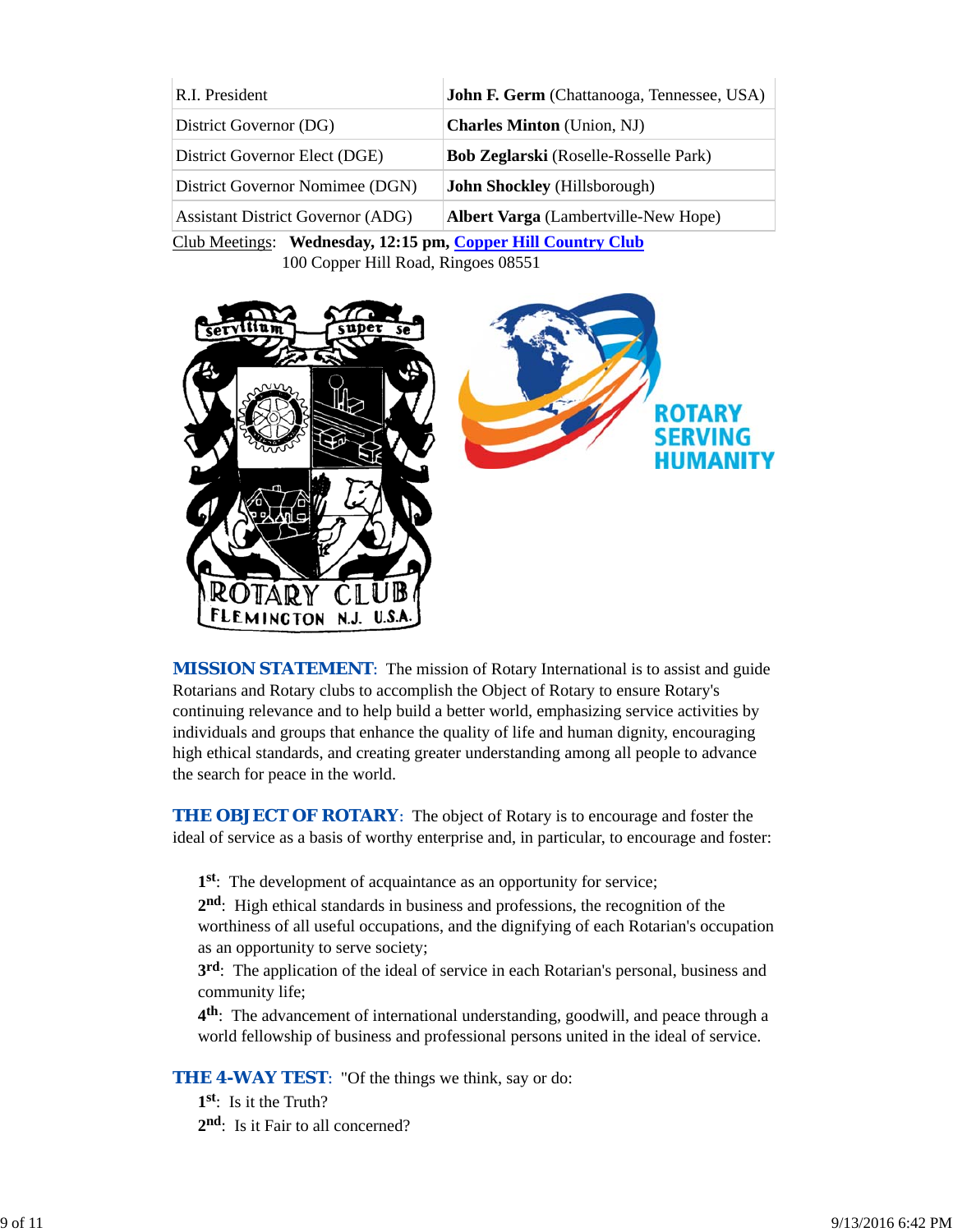- **3rd**: Will it build goodwill and better friendships?
- **4th**: Will it be beneficial to all concerned?"

#### *ROTARY's AVENUE'S OF SERVICE*:

**1)** Through **Club Service**, we have fun, build lasting friendships, and make sure that our club runs well.

**2)** Through **Vocational Service**, we volunteer our professional skills to serve others and promote integrity in everything we do.

**3)** Through **Community Service**, we address local needs and work with our community to bring lasting improvements.

**4)** Through **International Service**, we meet humanitarian needs around the globe and promote world understanding and peace.

**5)** Through **Youth Service**, we work with young people to help them become the next generation of leaders, visionaries, and peacemakers.

# **2016-2017 CLUB MEMBER ROSTER**

**Rotary Club of Flemington, NJ**

Current Number of Members: 43

| <b>Rotarian</b>                   | <b>Member Since</b> | <b>Classification</b>           |
|-----------------------------------|---------------------|---------------------------------|
| Black, Bruce B.                   | 2007                | <b>Health and Fitness</b>       |
| Bohler, Herbert C. (Herb)         | 1977                | <b>Specialty Advertising</b>    |
| <b>Boynton, Adam</b>              | 2016                | <b>Church / Social Services</b> |
| Campbell, Jennifer                | 2015                | <b>General Practice</b>         |
| Chittenden, Robert L. (Bob)       | 2003                | M.E.F.P. Consulting Engineering |
| Clark, Arthur L. (Sandy)          | 1987                | Printing                        |
| Davidson, James G. (Jim)          | 2002                | <b>Rubber Products</b>          |
| del Campo, Ann                    | 2016                | <b>Scientist &amp; Farmer</b>   |
| Ferrari, Frederick J. (Fred)      | 1964                | Orthodontia                     |
| Fisher, Charles H. (Charlie)      | 1961                | <b>Funeral Services</b>         |
| Fisher, Thomas H. (Tom)           | 2012                | Property & Casualty Insurance   |
| Harrison, Jeffrey (Jeff)          | 1996                | Psychotherapy                   |
| <b>Goldsmith, Cheryl</b>          | 2016                | <b>Realtor</b>                  |
| <b>Goodwin, Michael S.</b>        | 2016                | <b>Youth Development</b>        |
| Hyman, Lynn                       | 2010                | <b>Retail Banking</b>           |
| Kamnitsis, Christopher P. (Chris) | 2001                | <b>Financial Planning</b>       |
| <b>Kritharis, Nikolaos (Nik)</b>  | 2016                | <b>Dentistry</b>                |
| Liebross, Ira                     | 1997                | <b>Family Medicine</b>          |
| Loew, Darren                      | 2002                | Orthodontics                    |
| Martin, Teresa (Terry)            | 1993                | Solid Waste/Recycling           |
| Mazujian, Harry                   | 2004                | Clergy                          |
| McWilliams, Nancy                 | 1992                | Psychotherapy                   |
| Metz, Kim                         | 2007                | <b>Technical Education</b>      |
| Muller, George D.                 | 1964                | <b>Cut Glass Manufacturing</b>  |
| Nastasi, William (Bill)           | 1996                | <b>General Contracting</b>      |
| Newland, Robert D. (Bob)          | 1998                | Insurance                       |